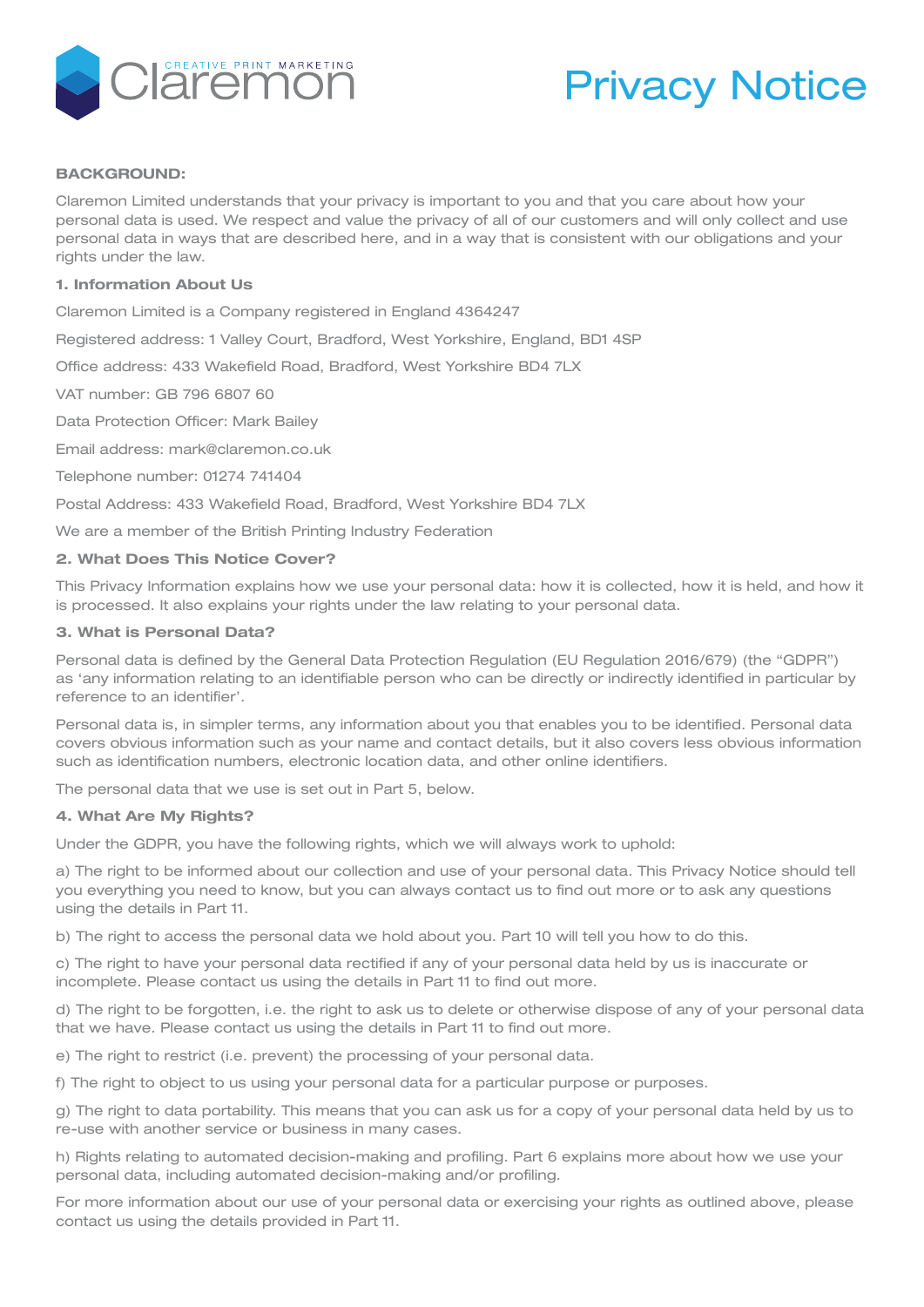Further information about your rights can also be obtained from the Information Commissioner's Office or your local Citizens Advice Bureau.

If you have any cause for complaint about our use of your personal data, you have the right to lodge a complaint with the Information Commissioner's Office.

# **5. What Personal Data Do You Collect?**

we may collect some or all of the following personal data (this may vary according to your relationship with us):

- Name;
- Date of birth;
- Gender;
- Address;
- Email address;
- Telephone number;
- Business name;
- Job title;
- Profession;
- Payment information;

[Your personal data is obtained from the following third [party] OR [parties]:

• Data Bubble - Bradford

# **6. How Do You Use My Personal Data?**

Under the GDPR, we must always have a lawful basis for using personal data. This may be because the data is necessary for our performance of a contract with you, because you have consented to our use of your personal data, or because it is in our legitimate business interests to use it. Your personal data may be used for one of the following purposes:

- Providing and managing your account.
- Supplying our products and services to you. Your personal details are required in order for us to enter into a contract with you.
- Personalising and tailoring our productsand services for you.
- Communicating with you. This may include responding to emails or calls from you.
- Supplying you with information by email and post that you have opted-in to (you may unsubscribe or opt-out at any time by clicking "unsubscribe on any of our email marketing or emailing us with "opt out"in the title of your email.

With your permission and/or where permitted by law, we may also use your personal data for marketing purposes, which may include contacting you by email, telephone and/or post with information, news, and offers on our products and services. You will not be sent any unlawful marketing or spam. we will always work to fully protect your rights and comply with our obligations under the GDPR and the Privacy and Electronic Communications (EC Directive) Regulations 2003, and you will always have the opportunity to opt-out.

[we use the following automated system[s] for carrying out certain kinds of [decision-making] AND/OR [profiling]. If at any point you wish to query any action that we take on the basis of this or wish to request 'human intervention' (i.e. have someone review the action themselves, rather than relying only on the automated method), the GDPR gives you the right to do so. Please contact us to find out more using the details in Part 11.

- [The following automated decision-making method(s) may be used:
- o Shuttleworth Management Information system, Mail chimp email Marketing, XMPie, ROI360 online marketing portal.
- [The following automated profiling may take place:

o Segregate customers by user group, spending profile, geographical location, industry sector

# **7. How Long Will You Keep My Personal Data?**

we will not keep your personal data for any longer than is necessary in light of the reason(s) for which it was first collected. Your personal data will therefore be kept for the following periods (or, where there is no fixed period, the following factors will be used to determine how long it is kept):

• We will keep data in order to meet our statutory obligation in regard to retention of records, where no statutory period applies data will be kept no longer than 24 months.